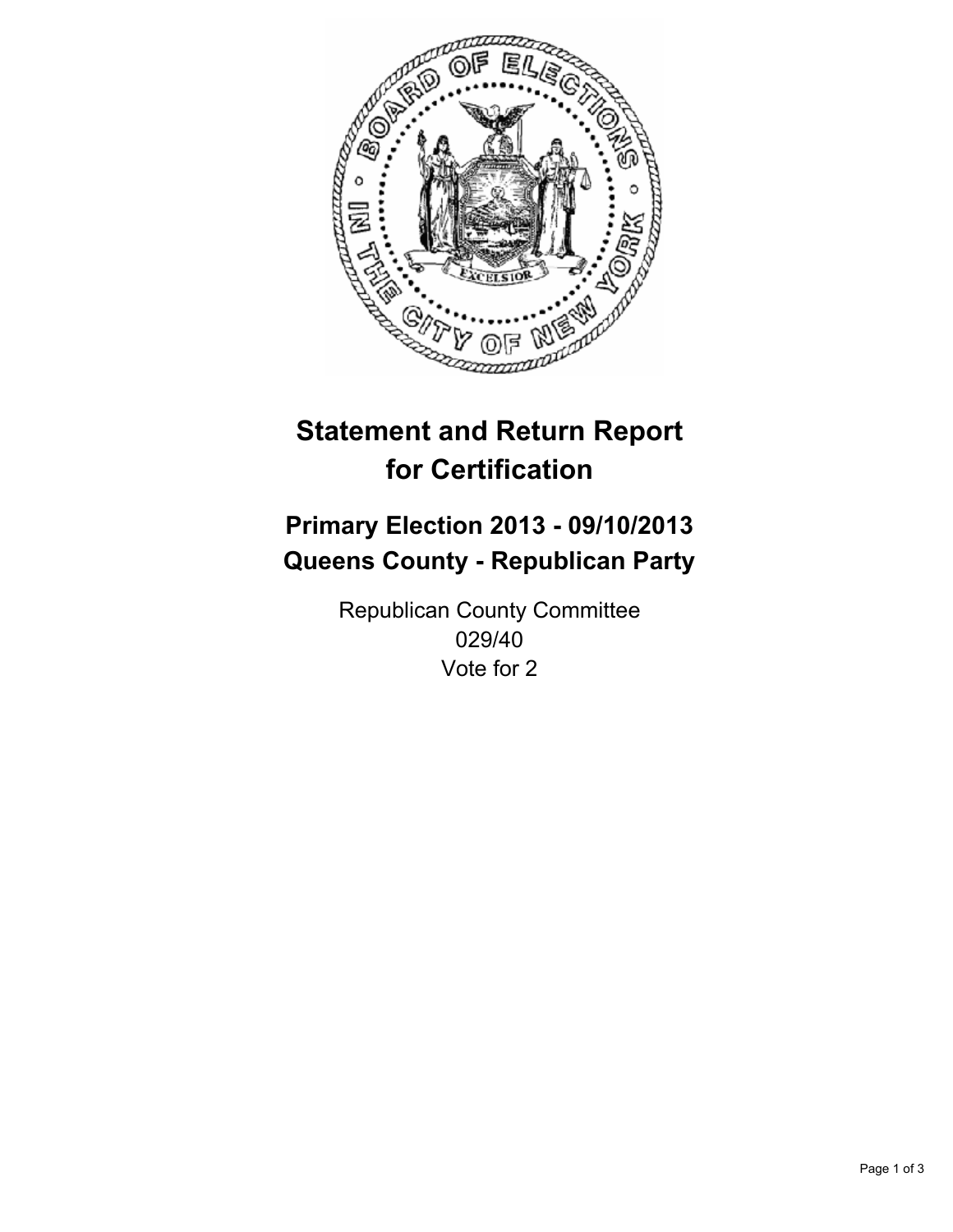

## **Assembly District 40**

| <b>EMERGENCY</b>     | 0        |
|----------------------|----------|
| ABSENTEE/MILITARY    |          |
| <b>FEDERAL</b>       | 0        |
| SPECIAL PRESIDENTIAL | 0        |
| <b>AFFIDAVIT</b>     | $\Omega$ |
| <b>GERARD GOGER</b>  | 8        |
| BARBARA A. GOGER     | 4        |
| DANIELA SATIZABAL    | 4        |
| SHECK-QUON WONG      | 2        |
| <b>Total Votes</b>   | 18       |
|                      |          |